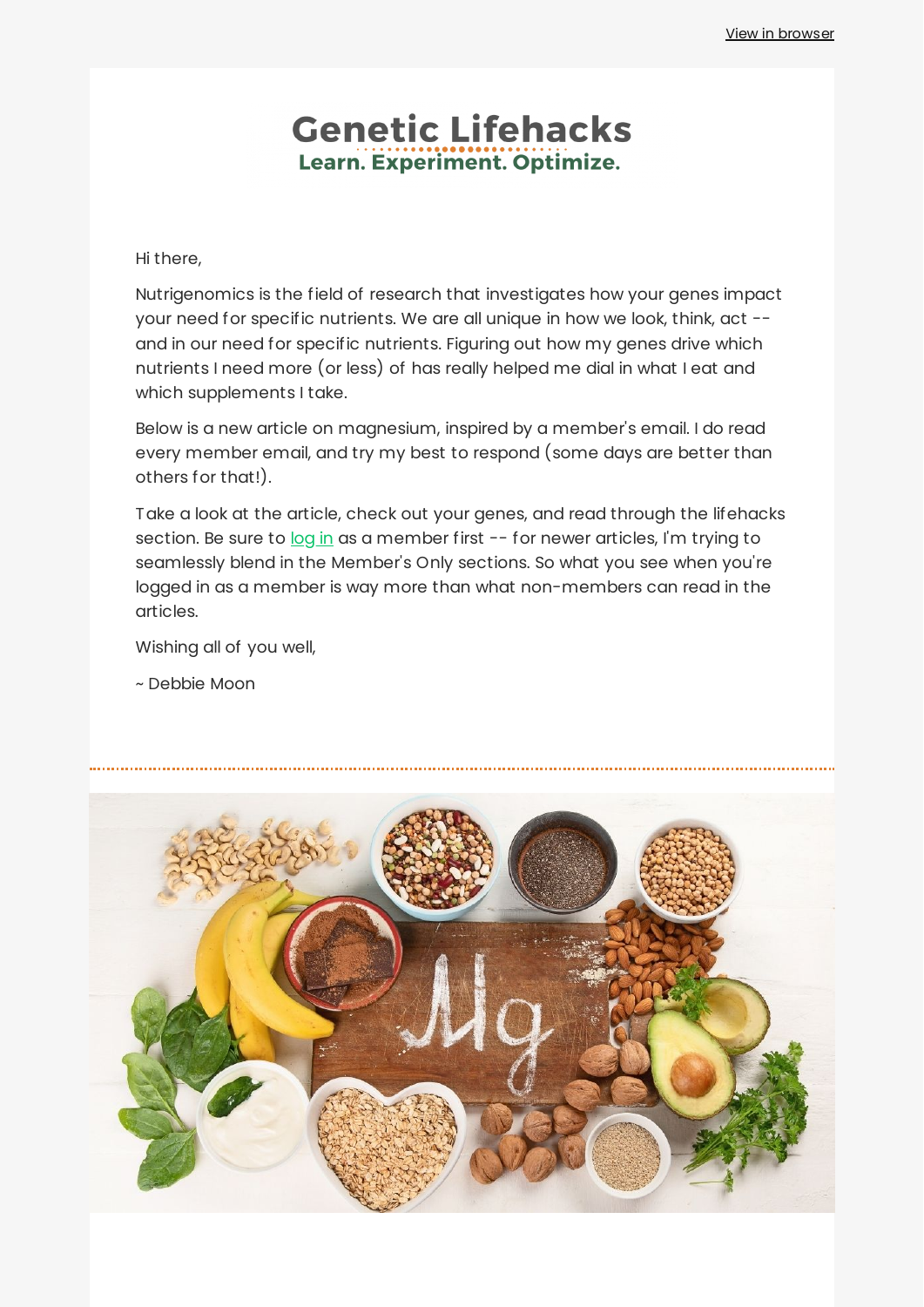# **Genes that Impact [Magnesium](https://www.geneticlifehacks.com/magnesium-levels/) Levels**

Research shows that about 50% of us don't get enough magnesium on a daily basis. [[ref\]](https://www.ncbi.nlm.nih.gov/pmc/articles/PMC4586582/) Some people genetically are more likely to be deficient than others, based on genetic variants that impact magnesium absorption. Understanding your genes can help you decide whether you may need more magnesium in your diet or via supplements.

#### Read the article, view your [genes...](https://www.geneticlifehacks.com/magnesium-levels/)



**Thiamine: [Genomics,](https://www.geneticlifehacks.com/thiamine-genetic-variations-in-need-for-b1/) cellular energy, and cognitive function**

Thiamine (vitamin B1) is a water-soluble vitamin that serves as a cofactor in the metabolism of carbohydrates, branch chain amino acids, and fatty acids. It is *essential,* meaning you have to get it from food. Why is it essential? ATP production, used in every cell for energy, requires thiamine. An insufficient amount of thiamine can cause problems with cellular energy.



### **Genetic Variants that [Decrease](https://www.geneticlifehacks.com/genetic-variants-that-decrease-vitamin-b6/) Vitamin B6**

Vitamin B6 is an important cofactor in hundreds of different enzymatic reactions. [[ref\]](https://www.ncbi.nlm.nih.gov/pmc/articles/PMC6357176/) Low levels of B6 are linked to an increased risk of diabetes, cardiovascular disease, neurodegenerative diseases, and cancer. B6 is also important for reducing oxidative stress and inflammation.

Genetic variants — along with lifestyle factors — play a role in how much vitamin B6 you need to get each day.